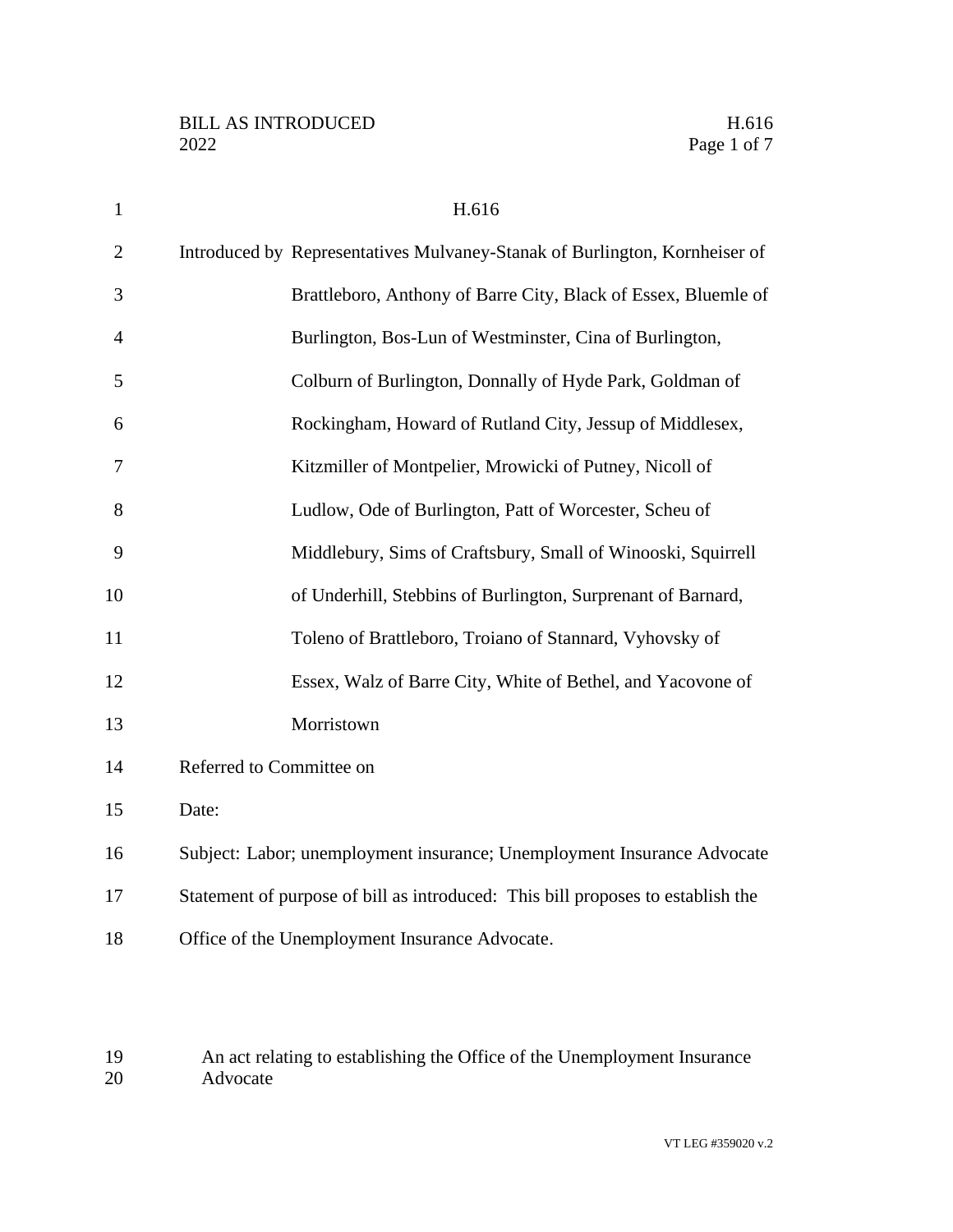| $\mathbf{1}$   | It is hereby enacted by the General Assembly of the State of Vermont:      |
|----------------|----------------------------------------------------------------------------|
| $\overline{2}$ | Sec. 1. 21 V.S.A. chapter 17, subchapter 1A is added to read:              |
| 3              | Subchapter 1A. Office of the Unemployment Insurance Advocate               |
| 4              | § 1401. DEFINITIONS                                                        |
| 5              | As used in this subchapter:                                                |
| 6              | (1) "Department" means the Department of Labor.                            |
| 7              | (2) "Office" means the Office of the Unemployment Insurance                |
| 8              | Advocate.                                                                  |
| 9              | (3) "State agency" means any office, department, board, bureau,            |
| 10             | division, agency, or instrumentality of the State.                         |
| 11             | (4) "Chief Unemployment Insurance Advocate" or "Chief Advocate"            |
| 12             | means the individual who directs the Office of the Unemployment Insurance  |
| 13             | Advocate.                                                                  |
| 14             | § 1402. OFFICE OF THE UNEMPLOYMENT INSURANCE ADVOCATE;                     |
| 15             | <b>COMPOSITION; DUTIES</b>                                                 |
| 16             | (a) The Vermont Department of Labor shall maintain the Office of the       |
| 17             | Unemployment Insurance Advocate by contract with a nonprofit organization. |
| 18             | $(b)(1)$ The purpose of the Office of the Unemployment Insurance Advocate  |
| 19             | shall be advancing the interests of claimants in Vermont's unemployment    |
| 20             | insurance program and promoting reforms to the unemployment insurance      |
| 21             | program that will better serve the needs of claimants.                     |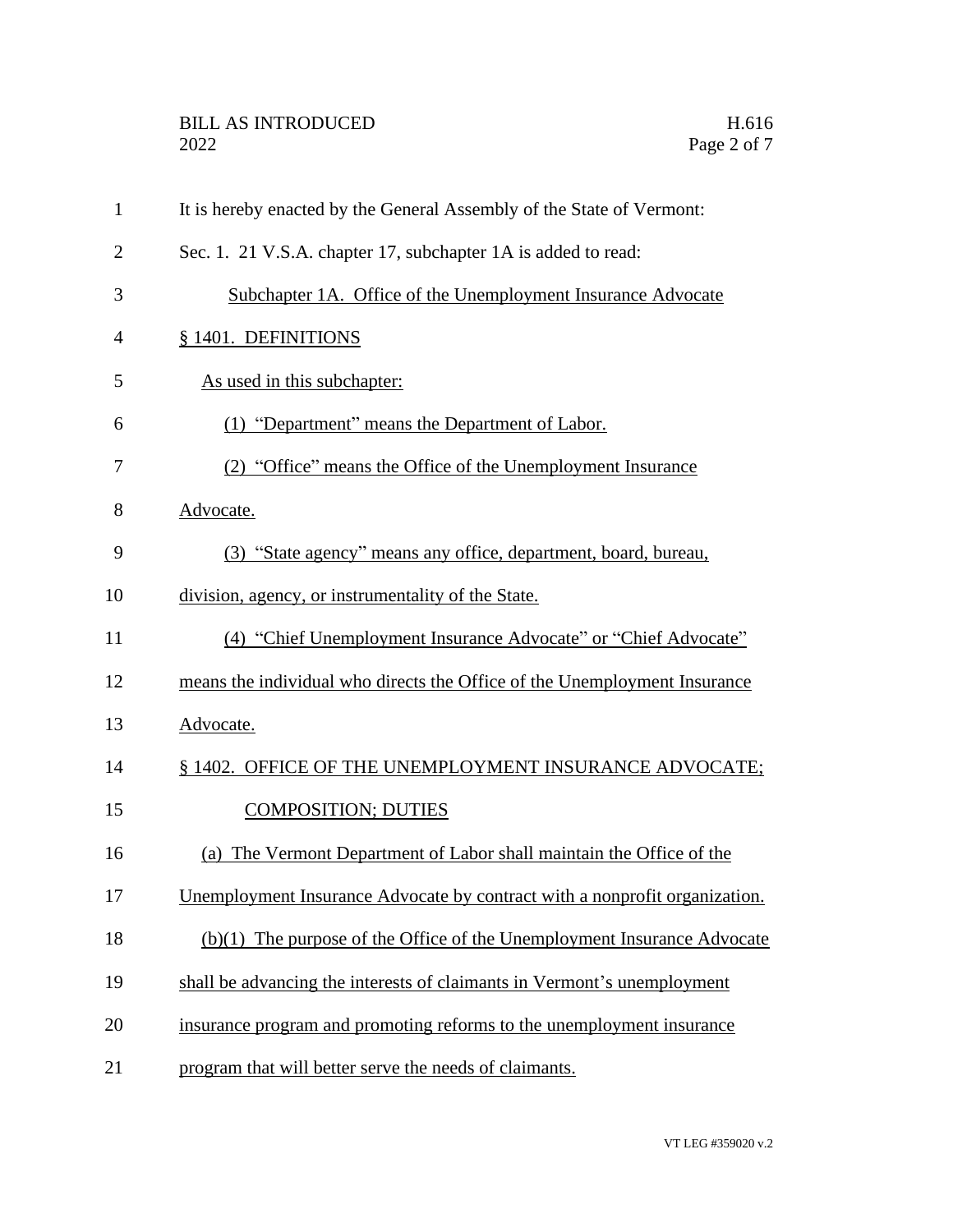| $\mathbf{1}$ | (2) The Office shall act independently of the Department of Labor and        |
|--------------|------------------------------------------------------------------------------|
| $\mathbf{2}$ | any other State agency in the performance of its duties.                     |
| 3            | $(c)(1)$ The Office shall be administered and directed by the Chief          |
| 4            | Unemployment Insurance Advocate, who shall be an individual with expertise   |
| 5            | and experience in the fields of unemployment insurance and advocacy.         |
| 6            | (2) The Chief Advocate may employ legal counsel, administrative staff,       |
| 7            | and other employees and contractors as needed to carry out the duties of the |
| 8            | Office.                                                                      |
| 9            | (d) The Office shall:                                                        |
| 10           | (1) support unemployment insurance claimants by providing                    |
| 11           | information regarding claimants' rights and responsibilities;                |
| 12           | (2) investigate complaints from claimants regarding the provision of         |
| 13           | benefits and services within the unemployment insurance program;             |
| 14           | advise or assist claimants with the filing of unemployment insurance<br>(3)  |
| 15           | appeals;                                                                     |
| 16           | (4) review current laws, rules, procedures, and systems related to the       |
| 17           | unemployment insurance program to identify potential improvements and        |
| 18           | changes;                                                                     |
| 19           | analyze and monitor the development and implementation of federal<br>(5)     |
| 20           | and State laws, rules, and policies related to the unemployment insurance    |
| 21           | program;                                                                     |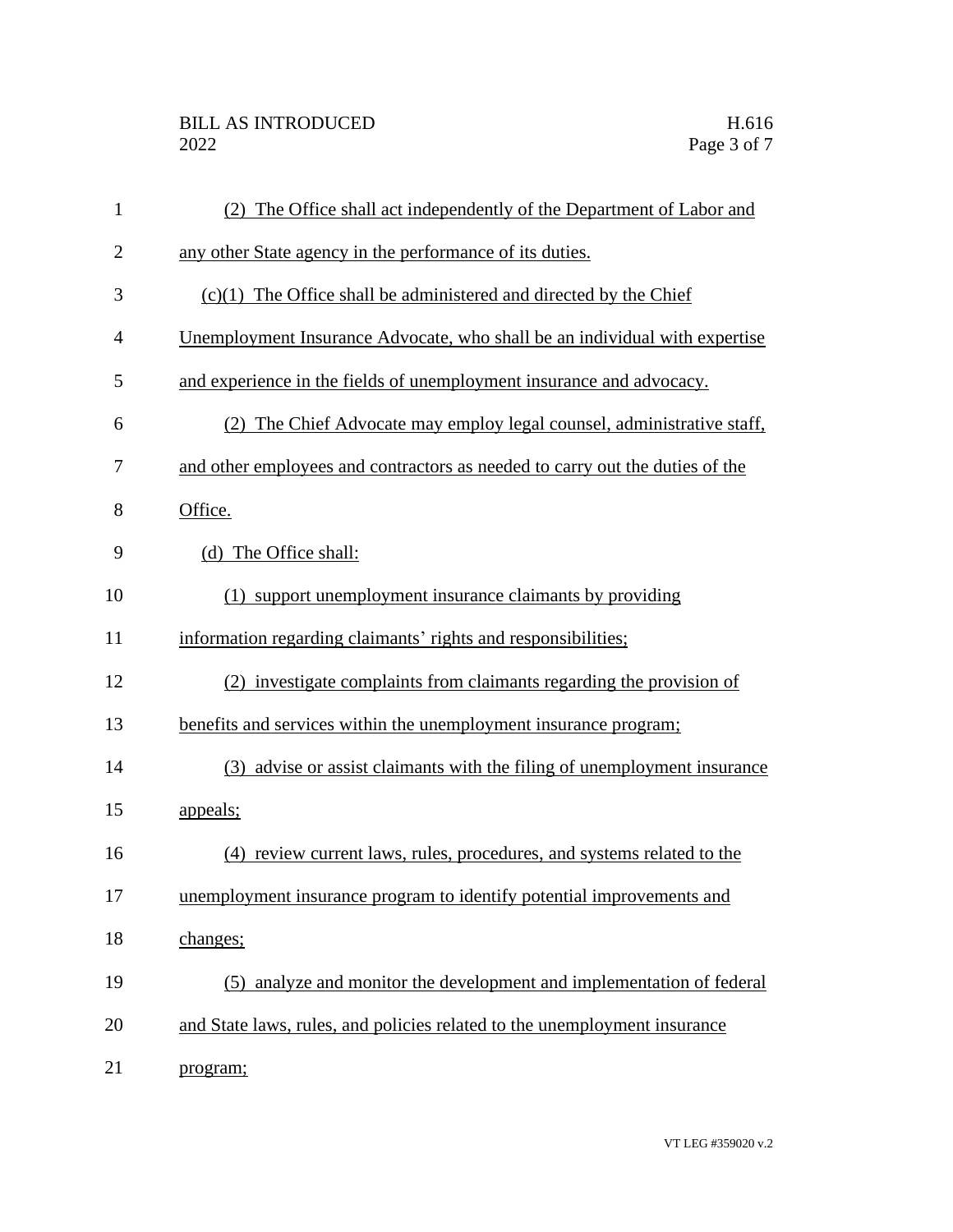| $\mathbf{1}$   | (6) facilitate public comment on laws, rules, procedures, and policies             |
|----------------|------------------------------------------------------------------------------------|
| $\mathbf{2}$   | related to the unemployment insurance program;                                     |
| 3              | (7) provide the Department and the General Assembly with suggestions               |
| $\overline{4}$ | for changes to laws, rules, procedures, and policies related to the                |
| 5              | unemployment insurance program; and                                                |
| 6              | (8) work in collaboration with relevant parties to improve claimants'              |
| 7              | access to and understanding of the unemployment insurance program.                 |
| 8              | (e) Notwithstanding $2 \text{ V.S.A. } § 20(d)$ , on or before November 15 of each |
| 9              | year, the Office shall submit a written report to the Governor, the                |
| 10             | Commissioner of Labor, the House Committee on Commerce and Economic                |
| 11             | Development, and the Senate Committee on Economic Development, Housing             |
| 12             | and General Affairs that summarizes the Office's activities during the past        |
| 13             | year, the services that it provided to claimants, and any recommendations for      |
| 14             | improvements to the unemployment insurance program or related laws, rules,         |
| 15             | policies, or procedures.                                                           |
| 16             | § 1403. ACCESS TO INFORMATION; CONFIDENTIALITY                                     |
| 17             | (a) The Office of the Unemployment Insurance Advocate shall be entitled            |
| 18             | to prompt access to any information related to the unemployment insurance          |
| 19             | program that is not designated confidential by law.                                |
| 20             | (b) Upon receiving written authorization from a claimant, the Office of the        |
| 21             | Unemployment Insurance Advocate shall be entitled to prompt access to all          |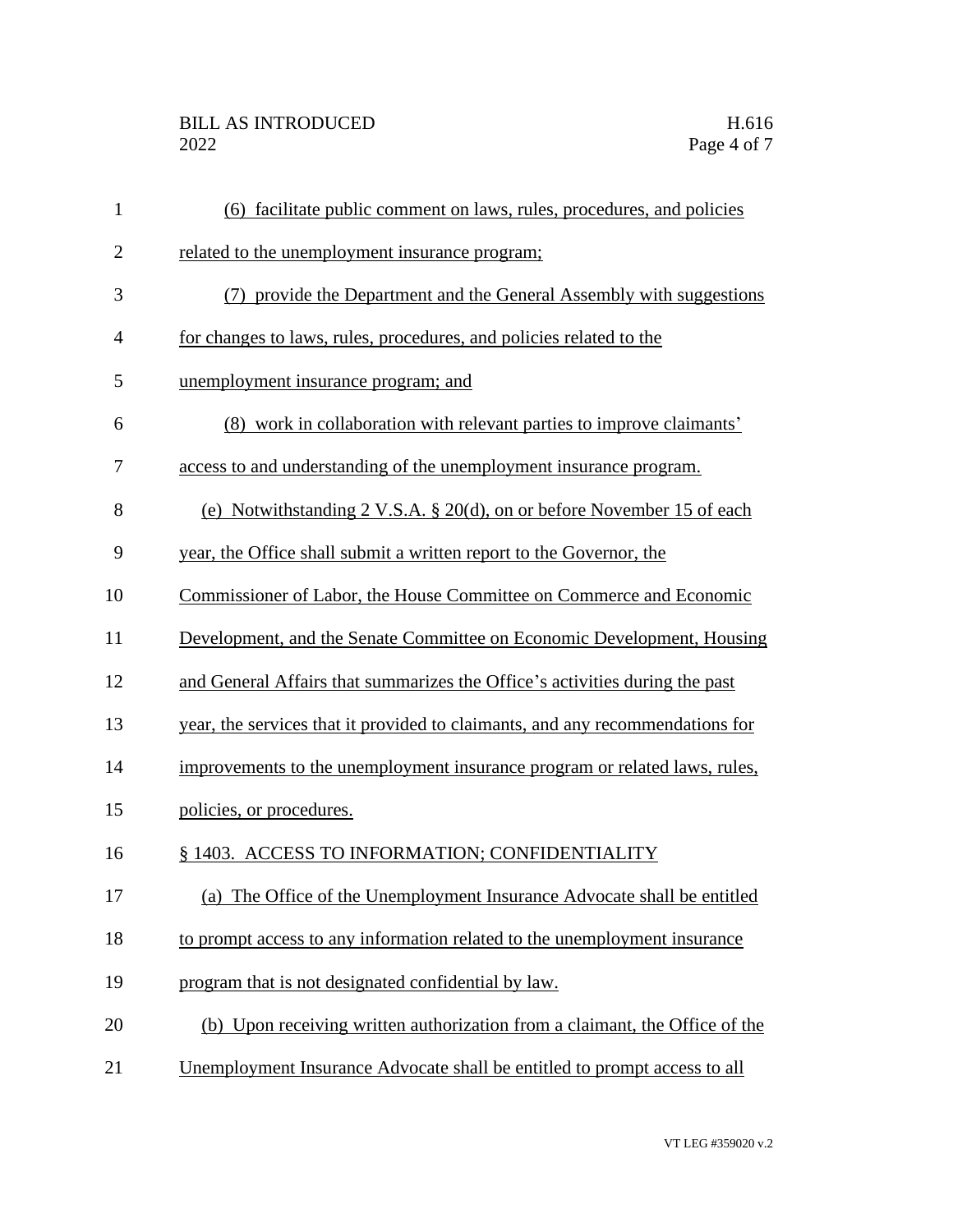| $\mathbf{1}$   | information related to an unemployment insurance claimants' claim and any       |
|----------------|---------------------------------------------------------------------------------|
| $\overline{2}$ | related appeals.                                                                |
| 3              | (c) In the absence of the express written consent of the relevant individual,   |
| $\overline{4}$ | all information and records obtained by the Office of the Unemployment          |
| 5              | Insurance Advocate that includes personally identifying information shall not   |
| 6              | be disclosed in any manner revealing the individual's identity.                 |
| 7              | § 1404. COOPERATION OF STATE AGENCIES                                           |
| 8              | All State agencies shall comply with reasonable requests of the Office of       |
| 9              | the Unemployment Insurance Advocate for information and assistance.             |
| 10             | Sec. 2. 21 V.S.A. § 1314 is amended to read:                                    |
| 11             | § 1314. REPORTS AND RECORDS; SEPARATION INFORMATION;                            |
| 12             | DETERMINATION OF ELIGIBILITY; FAILURE TO REPORT                                 |
| 13             | EMPLOYMENT INFORMATION; DISCLOSURE OF                                           |
| 14             | <b>INFORMATION TO OTHER STATE AGENCIES TO</b>                                   |
| 15             | <b>INVESTIGATE MISCLASSIFICATION OR MISCODING</b>                               |
| 16             | * * *                                                                           |
| 17             | $(d)(1)$ Except as otherwise provided in this chapter, information obtained     |
| 18             | from any employing unit or individual in the administration of this chapter and |
| 19             | determinations as to the benefit rights of any individual shall be held         |
| 20             | confidential and shall not be disclosed or open to public inspection in any     |
| 21             | manner revealing the individual's or employing unit's identity, nor be          |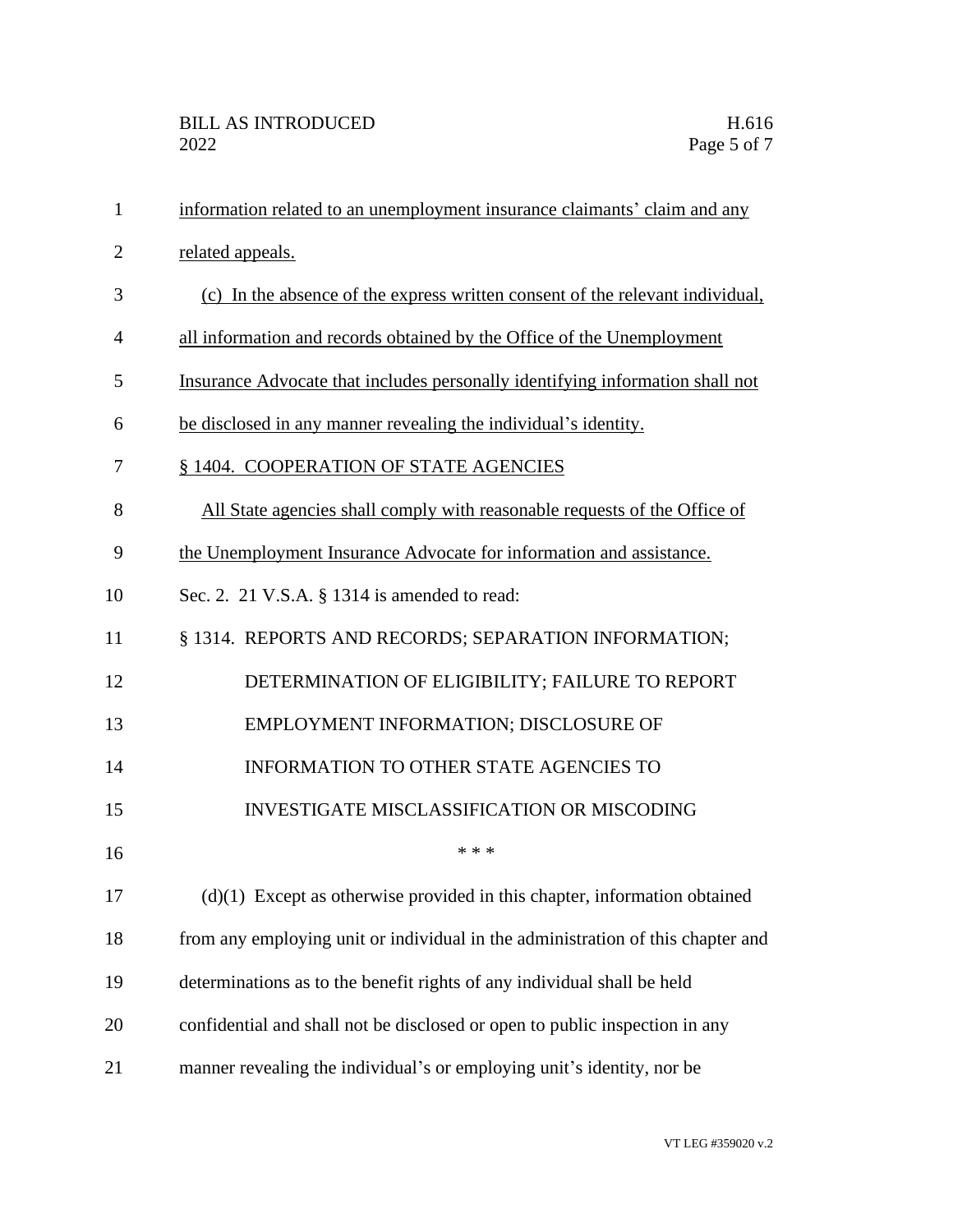## BILL AS INTRODUCED H.616<br>2022 Page 6 of 7

| $\mathbf{1}$   | admissible in evidence in any action or proceeding other than one arising out      |
|----------------|------------------------------------------------------------------------------------|
| $\overline{2}$ | of this chapter, or to support or facilitate an investigation by a public agency   |
| 3              | identified in subdivision $(e)(1)$ of this section.                                |
| $\overline{4}$ | (2) An individual or his or her the individual's duly authorized agent             |
| 5              | may, including the Office of the Unemployment Insurance Advocate, shall be         |
| 6              | supplied with information from those records to the extent necessary for the       |
| 7              | proper presentation of his or her the individual's claims for benefits or to       |
| 8              | inform him or her of his or her the individual of existing or prospective rights   |
| 9              | to benefits; an. An employing unit may be furnished with such information as       |
| 10             | may be deemed proper, within the discretion of the Commissioner, to enable it      |
| 11             | to fully discharge its obligations and safeguard its rights under this chapter.    |
| 12             | * * *                                                                              |
| 13             | $(e)(1)$ Subject to such restrictions as the Board may by regulation prescribe     |
| 14             | adopt by rule, information from unemployment insurance records may be made         |
| 15             | available to any public officer or public agency of this or any other state or the |
| 16             | federal government dealing with the administration or regulation of relief,        |
| 17             | public assistance, unemployment compensation, a system of public                   |
|                |                                                                                    |
| 18             | employment offices, wages and hours of employment, workers' compensation,          |
| 19             | misclassification or miscoding of workers, occupational safety and health, or a    |
| 20             | public works program for purposes appropriate to the necessary operation of        |